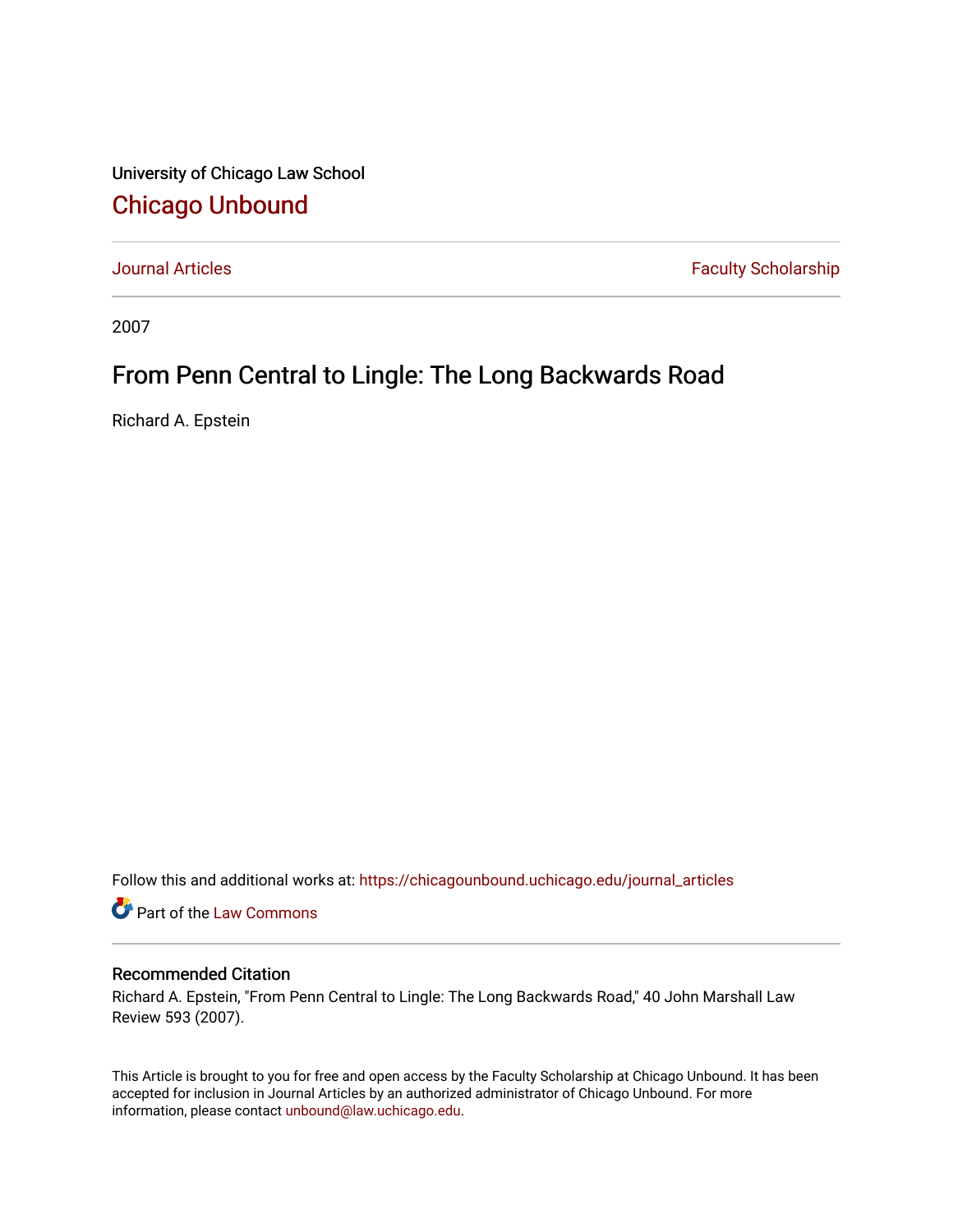# FROM *PENN CENTRAL* TO *LINGLE:* THE **LONG** BACKWARDS ROAD

## RICHARD A. EPSTEIN\*

#### **INTRODUCTION**

My major task in this Symposium is to supply the golden mean between the two previous articles. Professor Dale Whitman has offered us a rigorous legal analysis of various precedents in this vexed area of land use law.' Thereafter, Professor Richard Green supplied an insightful economic analysis of all the land use material fits together. $2^{\circ}$  My task is to blend some law with some economics in order to address the Supreme Court's recent decision in *Lingle v. Chevron USA, Inc.*<sup>3</sup> I hope to examine the (negative) contribution that the Supreme Court's decision has made to a systematic understanding of the larger law governing the taking of private property. In order to do so I shall divide the analysis into five parts. The first analyzes the doomed test of a regulatory taking that the Supreme Court applies in *Agins v. City of Tiburon.4* The second part analyzes the peculiar bit of economic protectionism that is found in Hawaii Act 257.<sup>5</sup> The third part analyzes and applies the well-known tripartite test for takings articulated by Justice Brennan in *Penn Central Transportation Co. v. City of New York.6* The fourth part critiques the *Penn Central* decision, and the fifth part defends the proposition that the current muddle in takings law is not an accident, but comes from the consistent unwillingness of the Supreme Court to apply the

James Parker Hall Distinguished Service Professor of Law, The University of Chicago; Peter and Kirsten Bedford Senior Fellow, The Hoover Institution. My thanks to David Strandness, Stanford Law School, Class of 2007 for his usual excellent and timely research assistance.

<sup>1.</sup> Dale A. Whitman, *Deconstructing* Lingle: *Implications for Takings Doctrine,* 40 J. MARSHALL L. REV. 581 (2007).

<sup>2.</sup> Richard Green, Oliver T. Carr Professor of Real Estate Finance at George Washington University, Address at The John Marshall Law School, Center for Real Estate Law, 2006 Kratovil Conference: The Takings Clause Clarified by the U.S. Supreme Court (Sept. 29, 2006).

<sup>3. 544</sup> U.S. 528 (2005).

<sup>4. 447</sup> U.S. 255 (1980).

<sup>5.</sup> HAW. REV. STAT. § 486H-10.4 (2006). For full text, see the appendix.

<sup>6. 438</sup> U.S. 104 (1978).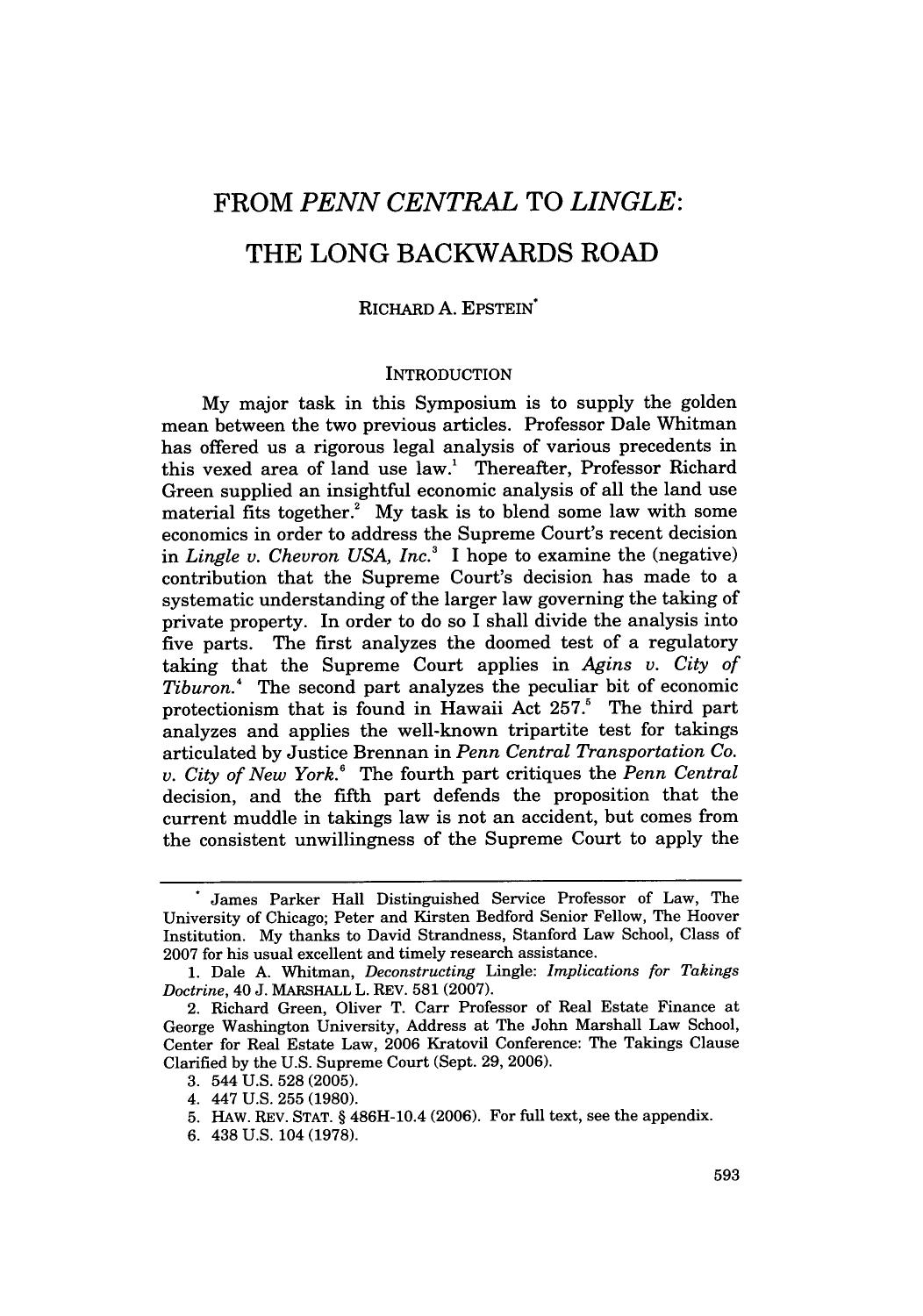systematic view of private property that has developed on the private law side into constitutional law.

## I. THE DOOMED *AGINS* TEST

To set the stage, let me start by noting that *Lingle* put in the crosshairs the standard formula, first articulated in *Agins v. City of Tiburon,'* that the United States Supreme Court has used on multiple occasions to analyze regulatory takings. That case announced that a government regulation of private property should be treated as though it "effects a taking if [that regulation] does not substantially advance legitimate state interests." The clear negative implication is that if the regulation does advance a legitimate state interest, then it is impermissible to find a (compensable) taking, which in fact was the fate of the land owner in *Agins.* On its face, the formula does not appear to move the ball forward because it deflects the takings inquiry into the still more nebulous question of what counts as "legitimate state interests." Yet the *Agins* decision offers no serious insight on that question. Rather, its studied use of conclusory language was consciously meant to signal that the scope of the government power was greater than that which is found under the traditional, and somewhat more descriptive, account of the police power that limited the appropriate justifications to the "health, safety, morals and general welfare" of the public at large.<sup>9</sup>

Historically, *Agins's* shift in language signaled the Supreme Court's ratification of the proposition that the government could impose a broad range of regulations free of the obligation to compensate. In *Agins* that power was used to its best advantage, as the Court sustained a Tiburon ordinance that required a minimum lot size of five acres because it advanced the legitimate state purpose of preventing development that might well change the character of the neighborhood by increasing population density.<sup>10</sup> It goes without saying, of course, that local governments could have a legitimate interest in concentrating development in particular areas as well. Indeed the range of legitimate purposes is in some sense so broad that the *Agins* test provides virtually no constitutional safeguards against the traditional forms of land use regulation. Put in a different sense, the legitimate state purpose language is very close to the "conceivable" public purpose language that has darkened the Court's discussion of the public use requirement of the takings clause." But even if we assume that

<sup>7. 447</sup> U.S. 255.

<sup>8.</sup> *Id.* at 260.

<sup>9.</sup> It is no surprise that this formula finds resonance in *Lochner v. New York,* 198 U.S. 45, 53 (1905).

<sup>10.</sup> *Agins,* 447 U.S. at 261-62.

<sup>11.</sup> *See* Haw. Hous. Auth. v. Midkiff, 467 U.S. 229, 241 (1984).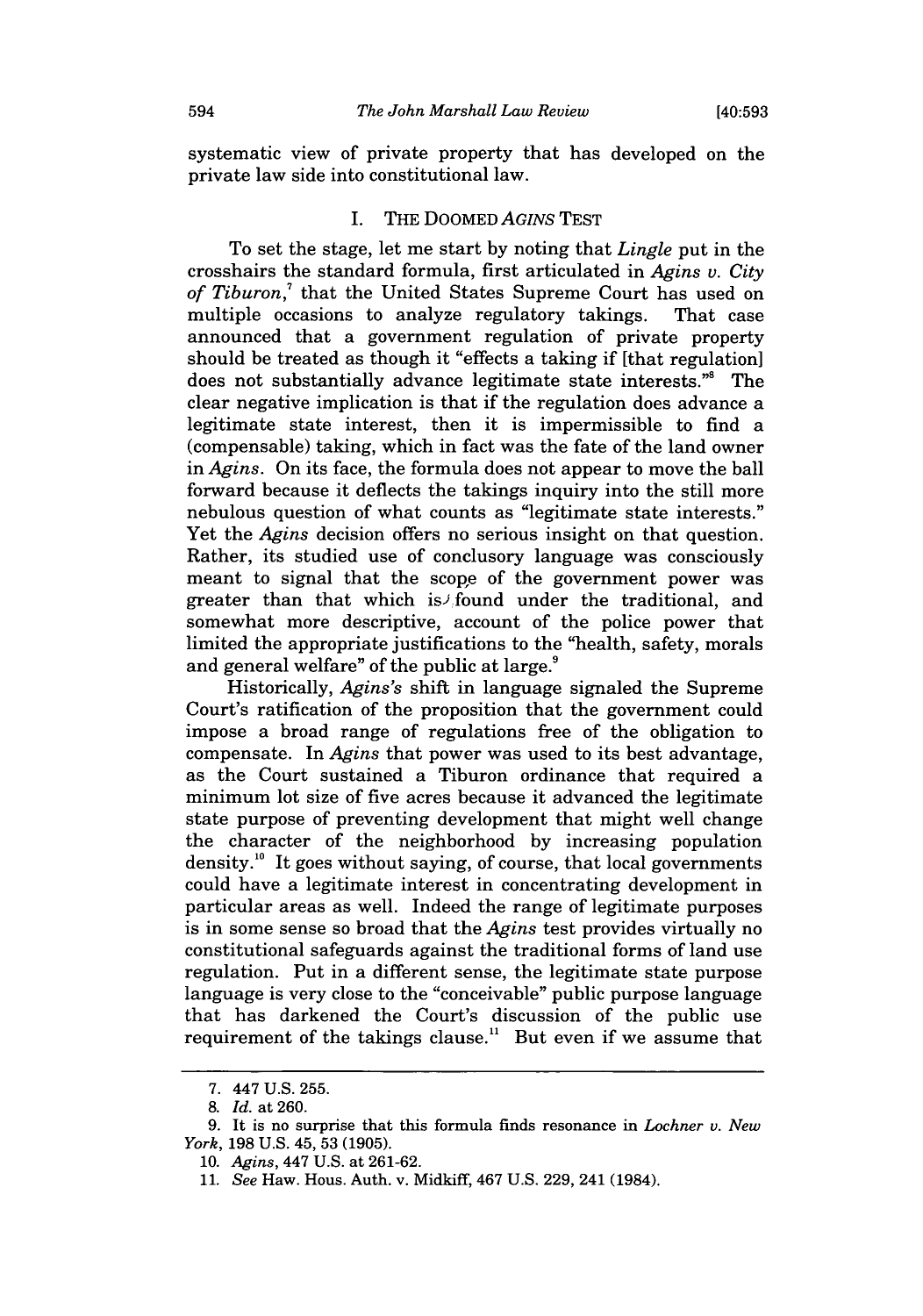this account captures the sense of the words "public use", it is sadly misplaced here. Public use allows for takings *with* compensation. The regulation question seeks to explain what justifications allow for regulation *without* compensation. It is hard to think that the same or similar words could serve these two disparate objectives simultaneously.

This analytical difficulty notwithstanding, *Agins* is a predictable outgrowth of the original Supreme Court zoning decision, *Euclid v Ambler Realty Co.,"* which allowed for extensive land use regulation without compensation, while paying lip service to the traditional definition of the police power **-** in that instance by expanding the notion of nuisance beyond its common law foundations. The legitimate state interest language pushes the process a step further by uncoupling the police power from its common law roots that were still noticeable in *Euclid,* all with the express agenda of enlarging state power. Think nuisance and *Agins* comes out for the landowner, for no one could contend seriously that any building on five acres or more is needed to prevent odors and filth from migrating between the properties of the rich and famous.

In one of those constant mysteries in the takings law, however, the parties in *Lingle* proceeded on the novel assumption that this broad *Agins* test places substantial limitations on the use of government power. *Lingle* arose in connection with a Hawaii statute that sought in a number of ways to limit the ability of large oil companies to deal with its lessee-dealers, those firms that leased their service stations.<sup>13</sup> The particular provisions limited by complex formula the increases in rent that the oil companies could impose on their protected tenants. All increases were limited to fifteen percent of the profits on gasoline sales, plus fifteen percent of the gross sales that the dealers receive from the other products they sell, with a further adjustment to offset any increase in rent that the oil company is obligated to pay on its underlying ground lease. That provision blocked the introduction by Chevron of a new rental policy that would have required its lessee-dealers to pay rentals tied to an escalating percentage of rents. The statute also blocked the ability of the oil companies to remove the current tenants from the leased premises at the expiration of the lease, and it prevented the oil companies from setting up new stations in the immediate proximity of existing stations. It also explicitly guaranteed to the individual holders of service stations the right to sell their interests in the open market, free of any interference from the landlord. The combined impact of those provisions that dealt with leasehold extensions and rate limitations meant that

<sup>12. 272</sup> U.S. 365 (1926).

<sup>13.</sup> HAW. REV. STAT. § 486H-10.4 (2006). For full text, see the appendix.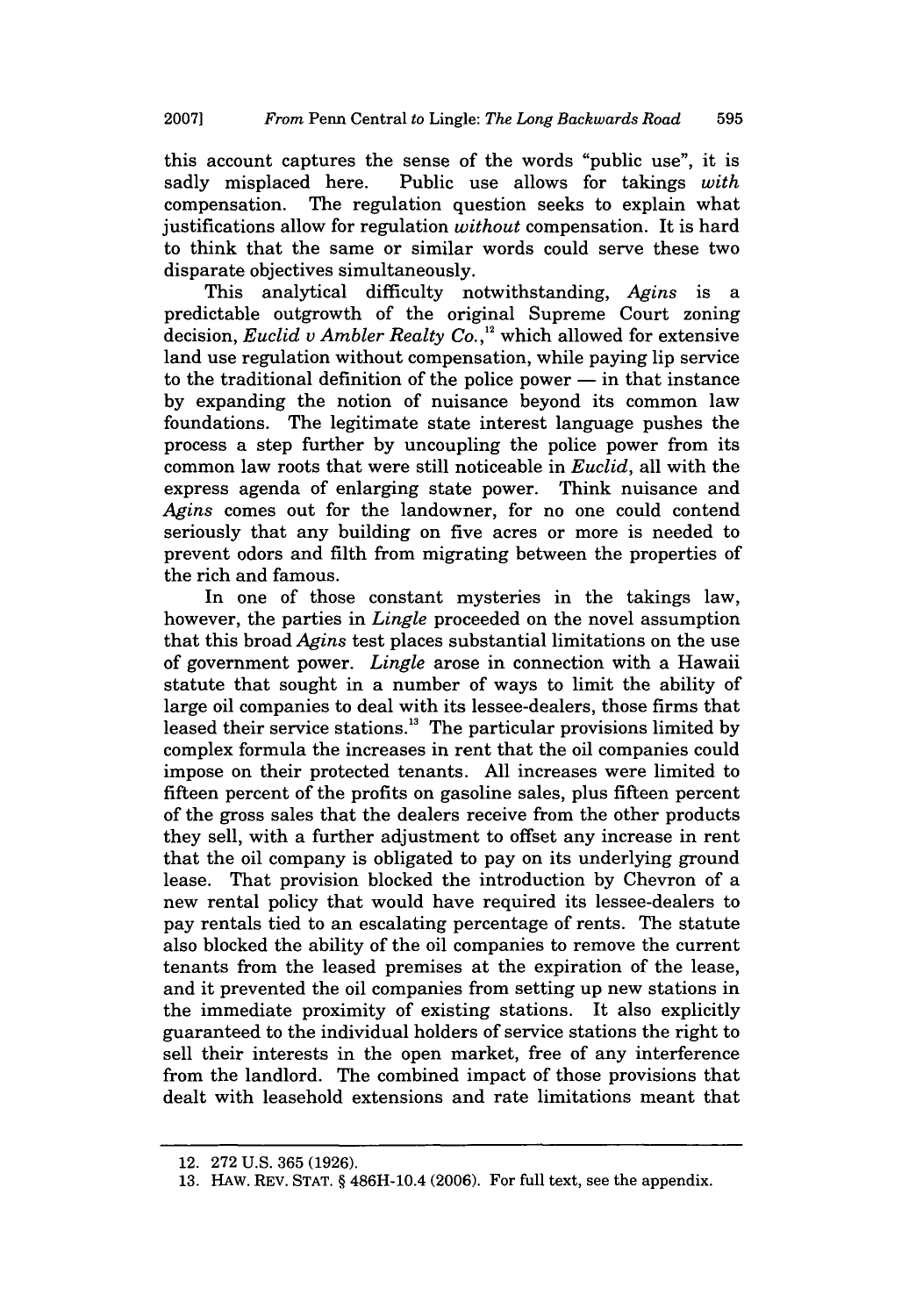the lessors could not evict the tenant when the alternative use of the property was far more valuable. The entire purpose of the statute was to create a wealth transfer from the lessors to the protected dealer-lessees, which could be documented by making any assessment of the market value of their respective interests.

The decision of Justice O'Connor is notable for its near obsessive concern with textual detail. When she speaks of the relationship of *Agins* to *Lingle,* her sole concern is with parsing the language of *Agins* to explain why it does not accurately capture the rules on regulatory takings. The gist of her argument is that the test looks at only one portion of the means/ends test, which in her view is more appropriate to a due process test than to a takings challenge, even if the grounds for distinction are obscure, to say the least. In addition, she noted that test does not take into account the character of the regulation or its distributional impact on the various parties. It does not, in a word, read like the threepart test for takings that the Court articulated in its decision in *Penn Central v. City of New York. <sup>4</sup>*

Wholly absent from her conscientious dissection of *Agins* is the want of any substantive examination of the actual impact of the Act on the respective positions of the landlords who are subject to its provisions, or the lessees who benefit from the operation. As David Callies rightly noted in his introductory address for this symposium, the early death by legislative repeal of the statute is not to be lamented.<sup>15</sup> But it hardly helps to analyze this statute under *Agins* without some substantive view of its underlying scheme. Nor is it helpful to say that the state has, here or anywhere else, a legitimate interest in responding with high prices. If that's a legitimate interest, then the state also has a legitimate interest in combating low prices. When these two interests are combined, then for any set of observed prices, the state has a legitimate interest in trying to either raise them or lower them. So, by the time this exercise is finished, under either *Penn Central* or *Agins* the law develops a perfectly vacuous test to determine which ordinances should survive, and which should be struck down. Litigators, of course, don't care whether the test is vacuous. What they care about is whether the test gives them a

<sup>14. 438</sup> U.S. 104.

<sup>15.</sup> David L. Callies, Benjamin A. Kudo Professor of Law at the William S. Richardson School of Law at the University of Hawaii at Manoa, Keynote Address at The John Marshall Law School, Center for Real Estate Law, 2006 Kratovil Conference: The Takings Clause Clarified by the U.S. Supreme Court (Sept. 29, 2006); *see also* 2006 HAW. SESS. LAWS 78 which was signed by the Governor May 5, 2006. That law indefinitely suspends the wholesale gas price controls that the state legislature had imposed in 2005, but it does not appear to affect § 486H-10.4. For a brief description of the recently passed law, see ABC News, Hawaii Gives Up On Gas Price Control, http://abcnews.go.comUS/ wireStory?id= 1936960&CMP=OTC-RSSFeeds0312.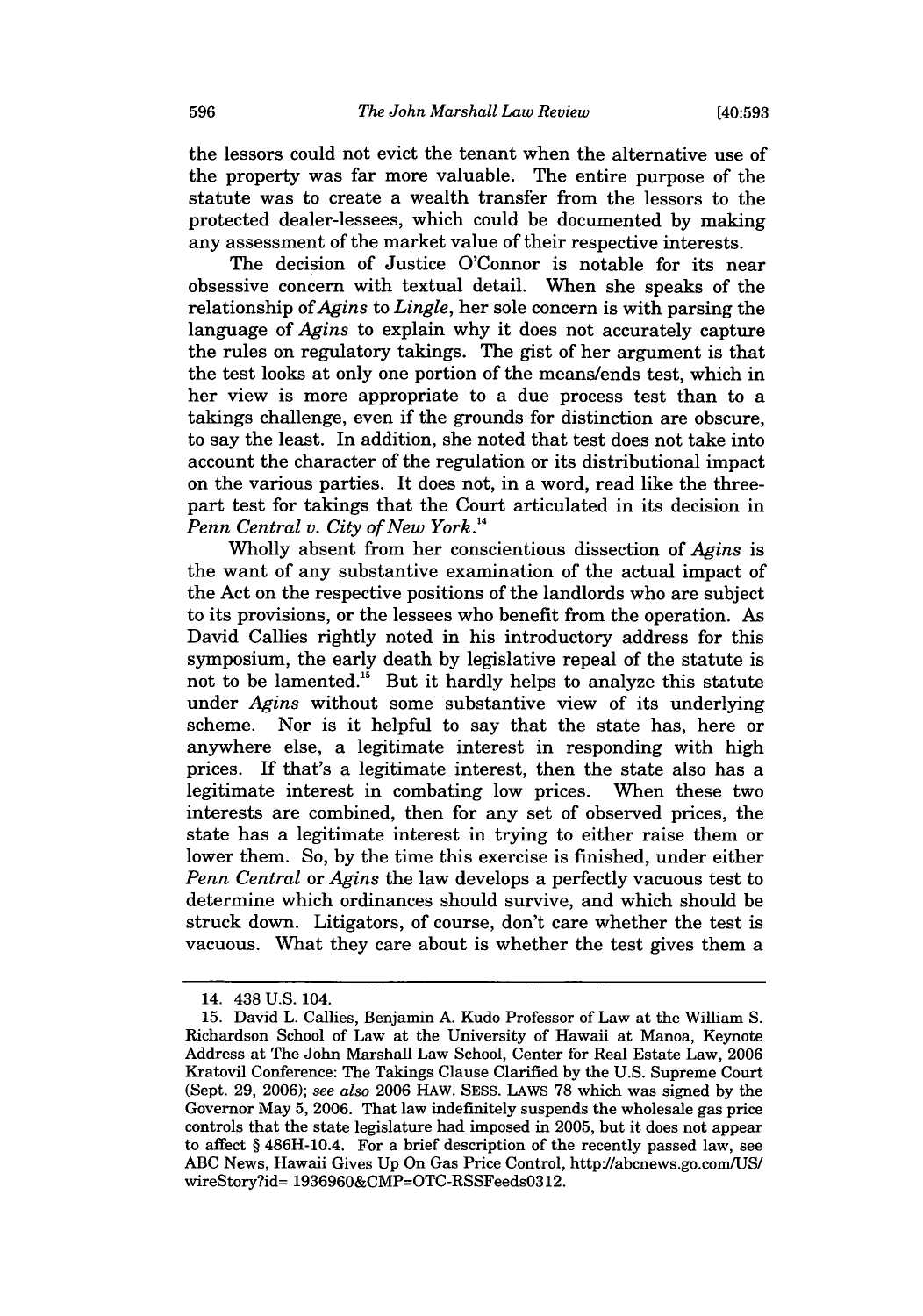plausible basis on which they can win a lawsuit. And so as we go through the particulars of this case, we should find at least some account of the Act that sets the rental provision in the larger context, thus making the nature of this wealth transfer wholly evident.

## II. ECONOMIC PROTECTIONISM, HAWAII STYLE

To set the stage, it is important to understand that this Act is a classic piece of economic protectionism of the most ugly variety, benefiting independent dealers operating in the state of Hawaii. What the Court did was focus on the one provision that is sufficiently complicated to frustrate understanding  $-$  the rental provision — without revealing just how protectionist Act  $257$  is.<sup>16</sup> The rate cap does allow for rents to increase with revenues in most cases, and with profits in the case of gasoline. But if the cap consistently was above the market or lease, then no one would choose to fight its existence. The law would be equivalent to setting the minimum wage at five dollars per hour when the market rate is at ten dollars. Similarly, even if we do not know the exact operation of this statute, we can be confident that it does not allow for a dollar-for-dollar offset by the simple device of raising gasoline prices. Presumably somewhere and somehow this cap has to bind, if not this year, then next. It counts as a fundamental theorem of sorts that ardent protectionists do not expend their political capital to pass idle acts.

That said, the anticompetitive aspects of other provisions in the Act are very clear. The territorial protections that the Act affords incumbents look like a straight-out division of markets that surely benefits the established dealers and only frustrates the efforts of out-of-state manufacturers to expand their market presence. The automatic renewal provision imitates the most obnoxious feature of all rent control laws. It takes a short term lease, and regards renewal as a free good for the benefit of tenants, which makes it impossible to remove incompetent dealers by waiting until the expiration of the lease. Now one has to buy them out, which hardly creates the desired incentives for excellent service. The tenant can of course throw off the lease if the value of the property goes down. But if it goes up then the option is worth exercising, which results in an implicit wealth transfer from landlord to tenant, equal to the capitalized value of the difference between the market and statutory rental rates. By allowing free assignability of the leasehold interest, Act 257 lets the present incumbent capture this differential by assigning the interest to a newcomer for a lump sum that is the best approximation of the

<sup>16.</sup> *Lingle,* 544 U.S. at 543-44.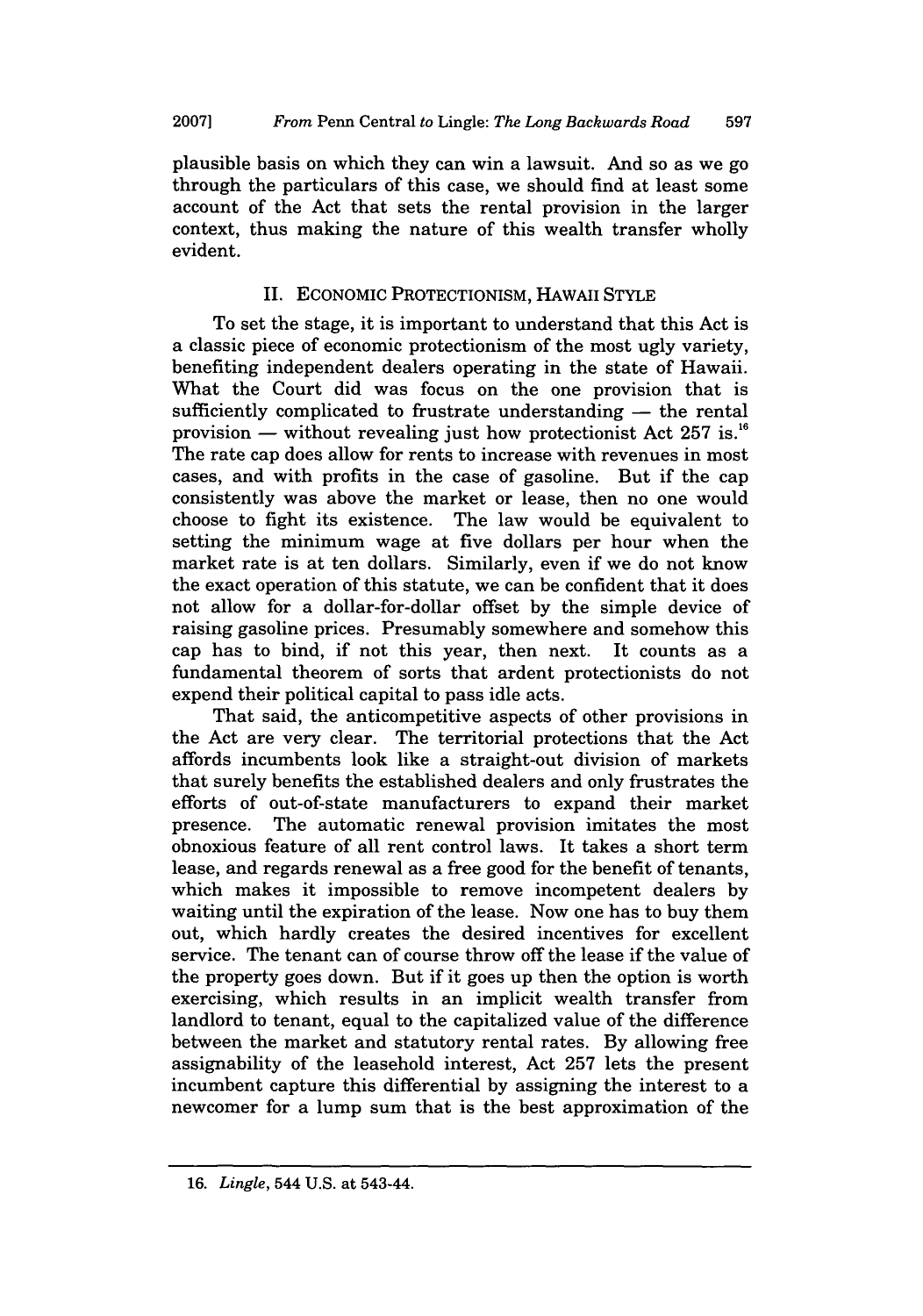discounted value of the future differential between market and contract rent.

The conclusion seems inescapable that Hawaii's Act 257 looks like an extremely easy case of expropriation. But Justice O'Connor was so focused on the verbal weaknesses of the *Agins* test that these economic matters were the last thing on her mind. In this regard, she was hardly helped by the focus of the expert testimony offered below. There the noted economic experts on both sides mainly discussed whether the reduced rents to the lessee-dealers would be passed onto consumers. The Ninth Circuit summarized the situation as follows:

The district court on remand heard testimony from Dr. John R. Umbeck, on behalf of Chevron, and Dr. Keith Leffier, on behalf of Hawaii. Based on their testimony, the court made the following relevant findings of fact: (1) oil companies will raise wholesale prices to offset any decrease in rent imposed by Act 257, thereby causing an *increase* in retail prices, (2) a preponderance of the evidence establishes that Act 257 will enable lessee-dealers to sell their leaseholds at a premium, (3) instead of decreasing retail gasoline prices by maintaining the presence of lessee-dealers in the market, Act 257 will *increase* gasoline prices by reducing the number of lessee-dealers. Based on these findings, the district court concluded that Act 257 does not substantially advance a legitimate state interest. **<sup>17</sup>**

The first of these findings seems odd, for if it were true then the dollar-for-dollar offset should imply that the statute has no effect on rents, at which point it is hard to explain why the Act would work an increase in retail prices, or why, as noted earlier, the lessee-dealers would work so hard for a provision that did not improve their economic position. The second finding is unquestionable, and offers conclusive evidence of the implicit wealth transfer. The third finding also looks correct since the territorial exclusions should on balance reduce the number of lessee-dealers. But all in all, the facial examination of Act 257 tells us all we need to know about who benefits and who loses. It is evident that the financial wealth of the oil companies did not help advance their political agenda when the local dealers had all the clout. The statute is a massive embarrassment, so the Court should have just struck it down.

When the case was before the Ninth Circuit, Hawaii abandoned the argument that Act 257 could lower consumer prices (by insulating dealers from competition, of course), but then shifted its position to make the last gasp argument that it was

<sup>17.</sup> Chevron U.S.A., Inc. v. Bronster, 363 F.3d 846, 855 (9th Cir. 2004) (emphasis added) (internal citations omitted), *affg* Chevron USA, Inc. v. Cayetano, 198 F. Supp. 2d 1182 (D. Haw. 2002). *Bronster* was reversed by *Lingle,* 544 U.S. 528 (2005).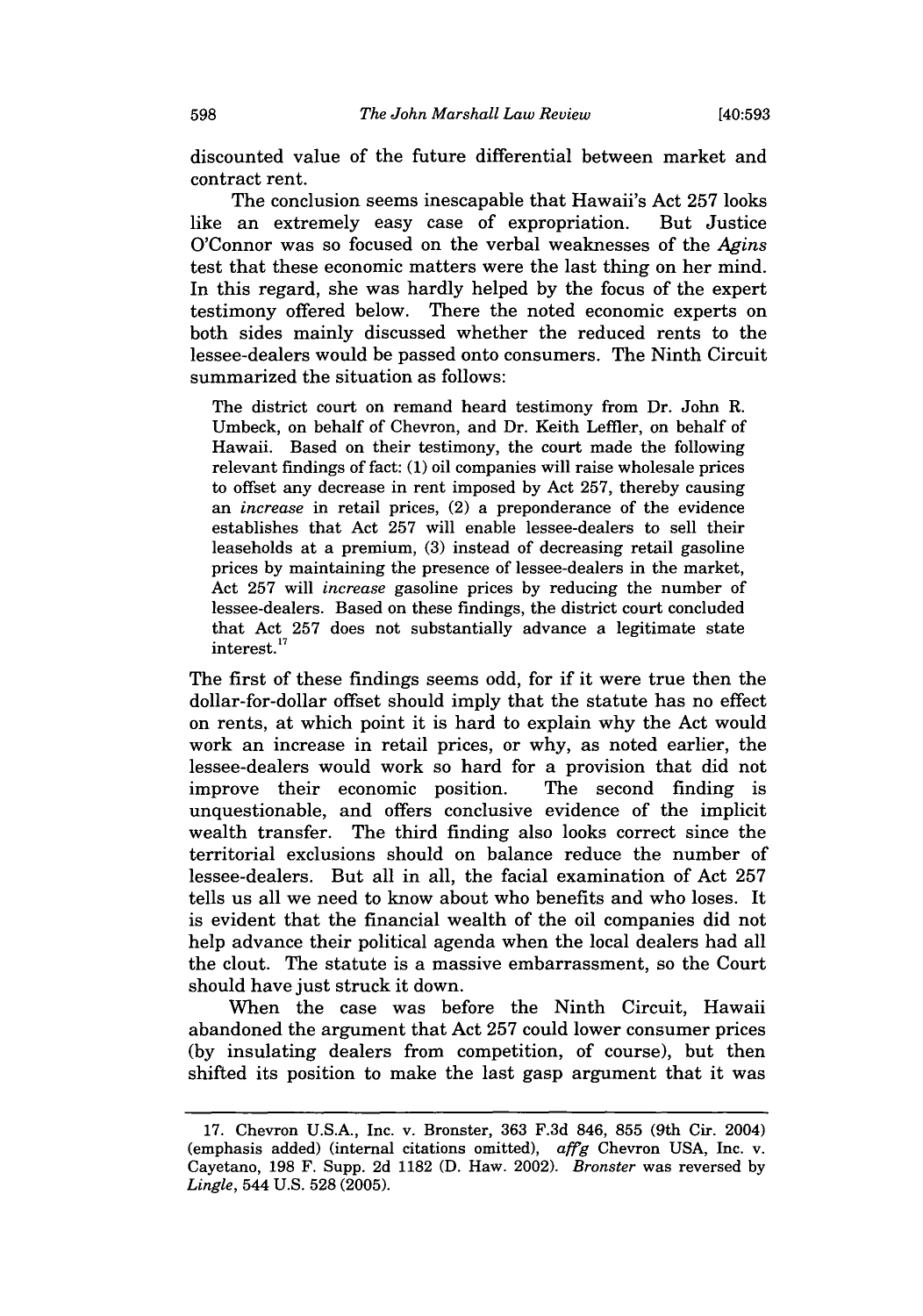proper to invoke the statute to protect lessee-dealers from the loss of their franchise.<sup>18</sup> The entire expert dispute seems too obvious for words. Why would dealers work so hard to protect consumers at their own expense unless they received something from it? The issue of expropriation, moreover, should not turn on the question of whether the lessee-dealers had imbibed the spirit of Robin Hood, or whether they just sought to advance their own interests. Assume the former, and it is still not a defense against a taking from *A* to *B* show that *B* has given some portion of the spoils to C. As in so many cases, the only point that should occupy the attention of the Court is that the deliberate interference with ongoing contract relationships necessarily operates as a wealth transfer between the parties. At that point, the state could pay the oil companies for what it allows the lessee-dealers to take, or repeal the statute. And we know that once the implicit cost of the regulation is placed on the books, transparency will do its work, for no sane legislator would seek to tax his or her constituents for this parochial purpose.

This short exposition also tells us something about the unfortunate consequences that follow from some low-level rational basis review. Judges are often eager to say that the economics of a transaction is so complicated that we have to allow the legislatures to decide such question. But in truth, in this case the fingerprints of special interests are on every syllable of the statute, so that the net effect of the rational basis test is to force judges to turn somersaults to deny the obvious, in order to make the world safe for the kind of blatant political malfeasance embodied in Act 257.

### III. *PENN CENTRAL* APPLIED

The irony, however, is that although Justice O'Connor's prolonged deliberation evaded the *Agins* test, she gave her endorsement to the standard *Penn Central* test for regulation with its tripartite formula that is no more responsive to the underlying substantive issues than is *Agins.* Recall by way of background that *Penn Central* gave a clear pass to the landmark preservation statute in New York City which allowed the city to prevent the use of the air rights over the Penn Central Terminal in order to preserve the distinctive view of that landmark. A simple direct analysis of that case notes that air rights are standard property rights in New York, which can be developed, mortgaged, leased, or sold. The only distinctive feature about them is that they necessarily require some support rights from below. But those details only go to the full delineation of the bundle of rights and its market value.

<sup>18.</sup> *Id.* at 855-57.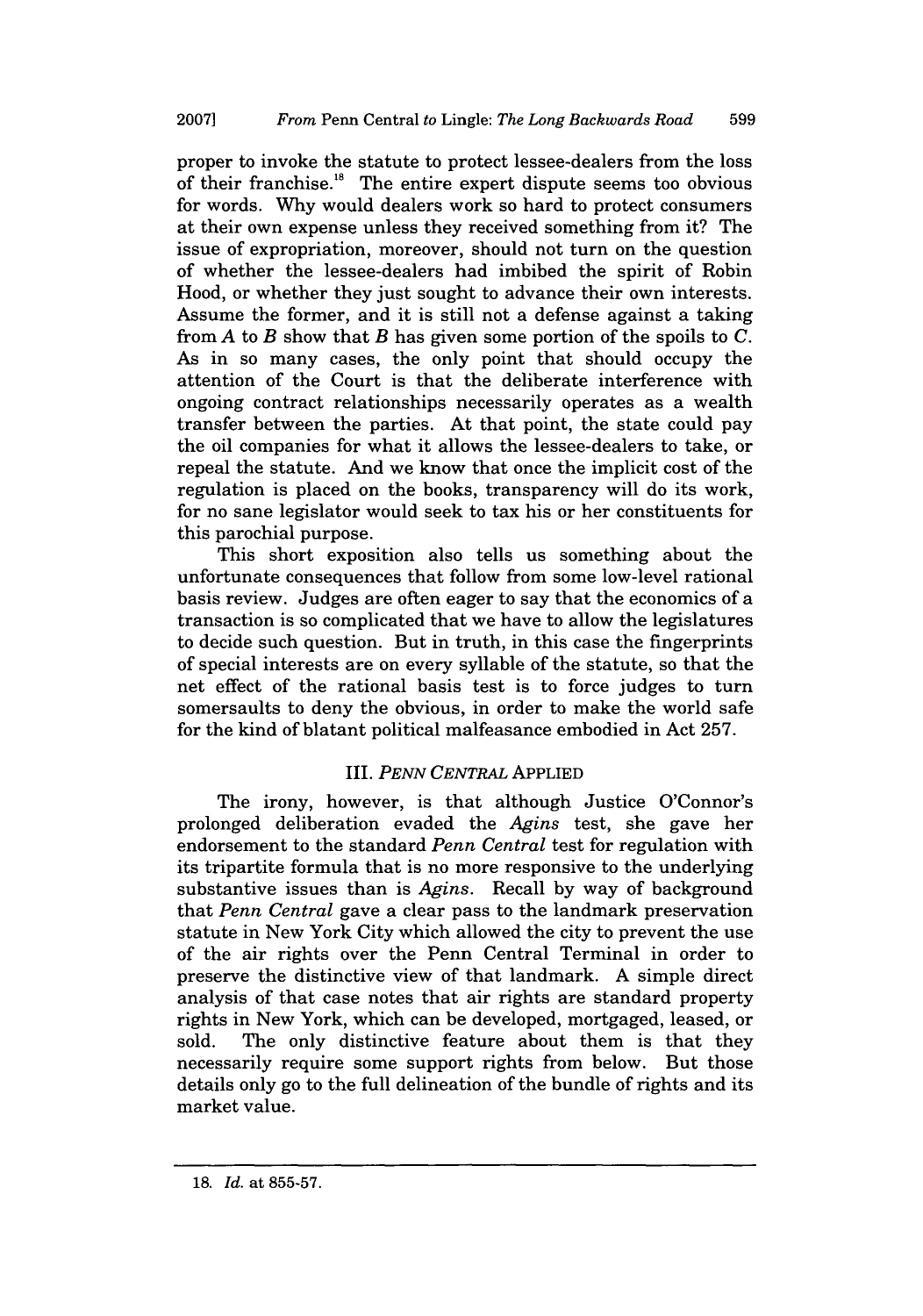Any sound system of takings law recognizes that the government has the right to take by coercion even in circumstances where private parties can only acquire by voluntary purchase. But that analysis allows the state to condemn the air rights to preserve the public views, but only if it is prepared to pay the owner their market value. Justice Brennan, however, thought that it was better that New York be able to block the construction at no cost at all, so he refused to follow the state law characterization of property and developed, without argument, an alternative approach. His first move was to denature the relatively strong statement about property rights that was found in *Armstrong v. United States:* "The 'Fifth Amendment's guarantee... [is] designed to bar Government from forcing some people alone to bear public burdens which, in all fairness and justice, should be borne by the public as a whole."<sup>19</sup> But Justice Brennan's basic move was to insist that the Court has been unable to develop any "set formula" to answer this question, so that "ad hoc" formulations are needed."° The upshot is his full version of the famous *Penn Central* test:

In engaging in these essentially ad hoc, factual inquiries, the Court's decisions have identified several factors that have particular significance. The economic impact of the regulation on the claimant and, particularly, the extent to which the regulation has interfered with distinct investment-backed expectations are, of course, relevant considerations. So, too, is the character of the governmental action. A "taking" may more readily be found when the interference with property can be characterized as a physical invasion by government, than when interference arises from some public program adjusting the benefits and burdens of economic life to promote the common good.<sup>21</sup>

Justice O'Connor shows fealty to this decision when she writes: "The *Penn Central* factors... have served as the principal guidelines for resolving regulatory takings that do not fall within the physical takings or *Lucas* rules."<sup>22</sup> It should be apparent, however how little this list of factors advances the inquiry into the constitutionality of Act 257. The economic impact of that regulation is negative on the oil companies and positive to the dealer-lessees, but in proportions that are difficult to determine. The inquiry is even more difficult than might appear because it seems proper to take all the provisions of the limitation into account together, and not isolate the price limitation for separate consideration. That comprehensive evaluation tilts the case in

<sup>19.</sup> Penn Central Transp. Co. v. New York City, 438 U.S. 104, 123 (1978) (quoting Armstrong v. United States, 364 U.S. 40, 49 (1960)).

<sup>20.</sup> *Id.* at 124.

<sup>21.</sup> *Id.*

<sup>22.</sup> *Lingle,* 544 U.S. at 539 (citing *Penn Central,* 438 U.S. at 124).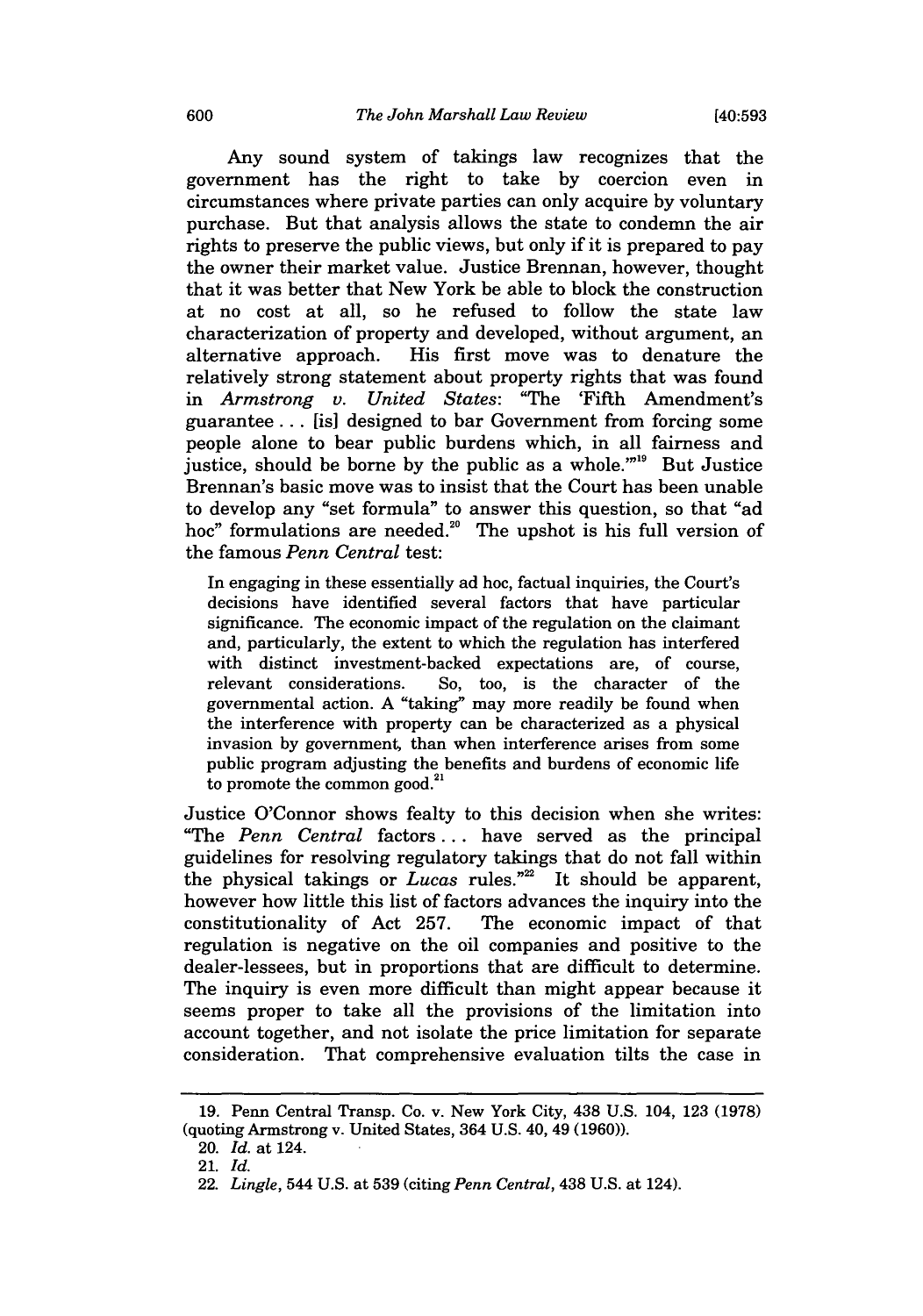favor of invalidation, but cannot, given the squishy nature of the tripartite test, conclude the inquiry.

The interference with "investment-backed expectations" is also difficult to assess. Act 257 honored those expectations, after a fashion, by allowing a dollar-for-dollar pass through of any increases in the ground lease, which counts as a plus for the Act. But at the same time, it clearly blocked the rent flexibility that the oil companies thought that they had for good commercial reasons built into their leases. It is hard to sort these elements out in the context of *Penn Central,* for Justice Brennan wrote only about changes in land use, and held that new uses were not protected so long as existing uses covered costs.<sup>23</sup> My guess is that he would think that this factor therefore cut in favor of the state because it did not force the oil companies to go out of pocket, but only removed opportunities for future gain. Stated otherwise, he would show a lot of tolerance for government actions that were directed only to money, not towards use, as was the case with traditional rent control legislation, which has long been judged by that sort of relaxed standard." Finally, on the physical/regulatory line, it seems clear in principle that the inability to recover possession at the termination of a lease amounts to a physical taking. But the entire history of the rent control laws rejects that characterization, and Justice O'Connor herself badly misfired on this issue when she held that so long as the tenant is allowed in for a year, then it should be treated as though he were allowed in to the property in perpetuity.<sup>25</sup> Only in the topsy-tury world of constitutional Only in the topsy-turvy world of constitutional accounting is the length of leasehold provision a side element in the bargain. My guess therefore is that this case would in the end be treated as a garden variety rent control statute under *Penn Central,* from which there is no relief.

#### IV. *PENN CENTRAL* CRITIQUED

The overall analysis takes a very different turn if we start with a critique of the *Penn Central* decision on which Justice O'Connor places such confidence.<sup>26</sup> Justice O'Connor did not fill any conceptual gap by offering some reasoned defense of the test. Rather, her only stab in that direction was the unilluminating statement that the major impetus of the Court's jurisprudence is to identify forms of regulation that "are functionally equivalent to

<sup>23.</sup> *Penn Central,* 438 U.S. at 136.

<sup>24.</sup> *See, e.g.,* Birkenfeld v. City of Berkeley, 550 P.2d 1001 (Cal. 1976) (invalidating a five year rollback in rents with no provision for increases of any sort).

<sup>25.</sup> *See* Yee v. Vill. of Escondido, 503 U.S. 519 (1992).

<sup>26.</sup> For my longer critique of the decision, see Richard A. Epstein, *The Ebbs and Flows in Takings Law: Reflections on the* Lake Tahoe *Case,* 1 CATO SUP. CT. REv. 5 (2002).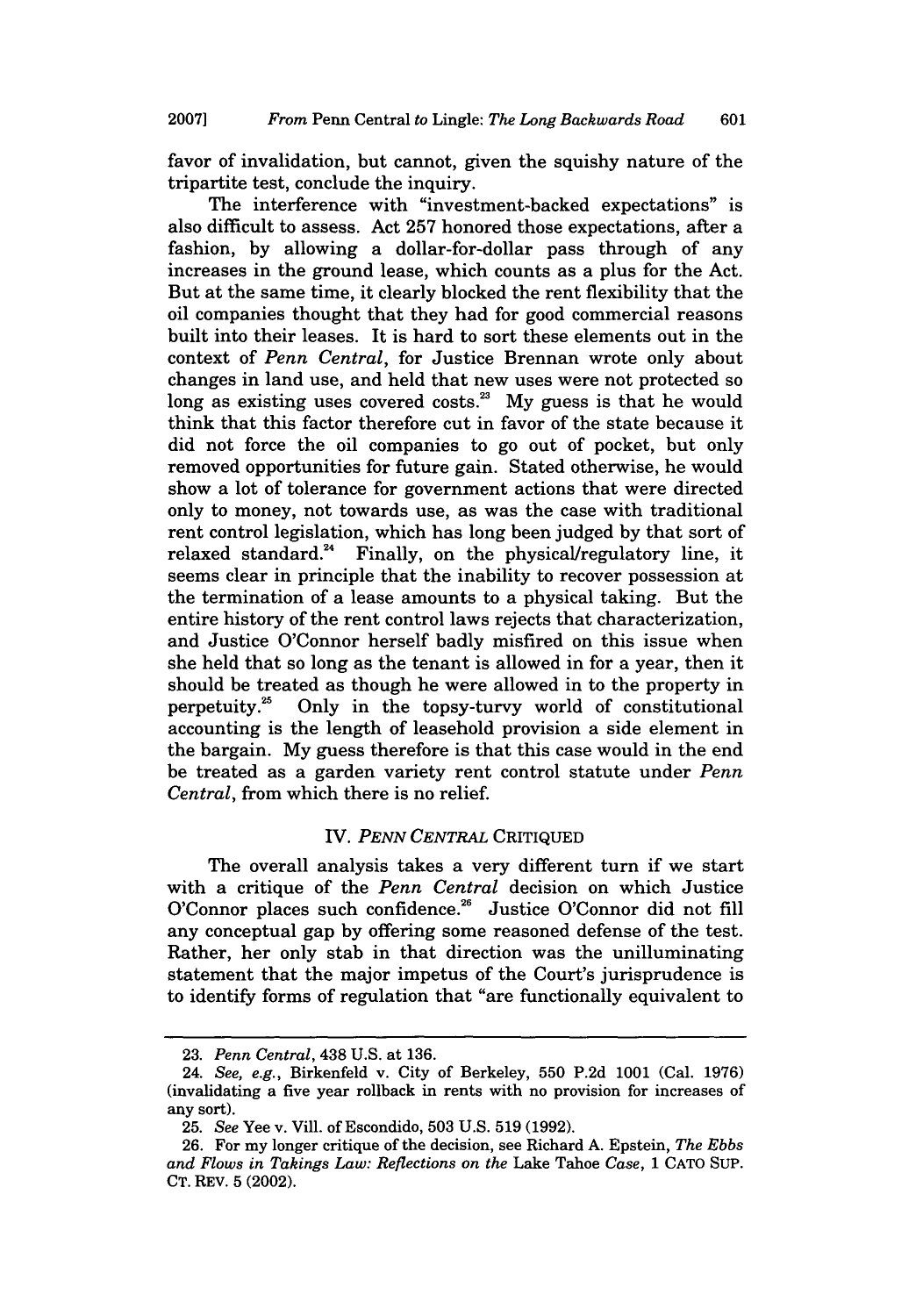[40:593

the classic taking,"<sup>27</sup> without considering that all of them are. Most critically she did not explain why the constitutional test should differ from the private law approach, which places two propositions front and center: first, no owner is entitled to compensation for the negative economic impact from competition, and, second, any landowner may block the efforts of any neighbor to impose unilaterally a restrictive covenant on land use. That difference is, however, wholly obscured in the *Penn Central* formulation, which treats legal restrictions and competitive impact as indistinguishable from each other by rightly rejecting the proposition that "diminution in property value, standing alone, can establish a 'taking"  $-$  only to misapply it in the same breath by assuming that the imposition of a state restrictive covenant through a zoning ordinance counts as a simple diminution in value, without more.<sup>28</sup>

In principle, however, the difference between zoning restrictions and economic competition as the source of value reduction is critical. Recall that competition advances social welfare in the way in which the simple expropriation of a partial interest in land does not. Nor is the *Penn Central* test saved by the observation that large damages are compensable, but smaller ones are not. That position makes no more sense than saying that a landowner can recover nothing if the property taken is worth a thousand dollars but recover everything if it is worth a million dollars. The usual and proper rule is that the extent of damages governs nothing more than the extent of compensation. It never functions as an on/off switch to see whether compensation is owing at all.

Nor does Justice O'Connor offer the slightest explanation of why Justice Brennan was correct to use the tendentious phrase "investment backed expectations" to determine the scope of the takings clause. That term appears nowhere in the Constitution,

<sup>27. &</sup>quot;Although our regulatory takings jurisprudence cannot be characterized as unified, these three inquiries (reflected in *Loretto, Lucas,* and *Penn Central),* share a common touchstone. Each aims to identify regulatory actions that are functionally equivalent to the classic taking **....** *Lingle,* 544 U.S. at 542.

<sup>28.</sup> *Penn Central,* 438 U.S. at 131:

Appellants concede that the decisions sustaining other land-use regulations, which, like the New York City law, are reasonably related to the promotion of the general welfare, uniformly reject the proposition that diminution in property value, standing alone, can establish a "taking," *see Euclid v. Ambler Realty Co.,* 272 U.S. 365 (1926) (75% diminution in value caused by zoning  $law) \ldots$ .

Note that Justice Brennan is writing in the *Euclid* tradition, which makes it hard to defend the landowner's position in *Penn Central.* Justice Rehnquist's dissent stresses the "spot zoning" aspect of the case, i.e., the singling out of Penn Central's property for special treatment creates an impermissible burden on the single owner. *See Penn Central,* 438 U.S. at 138-39.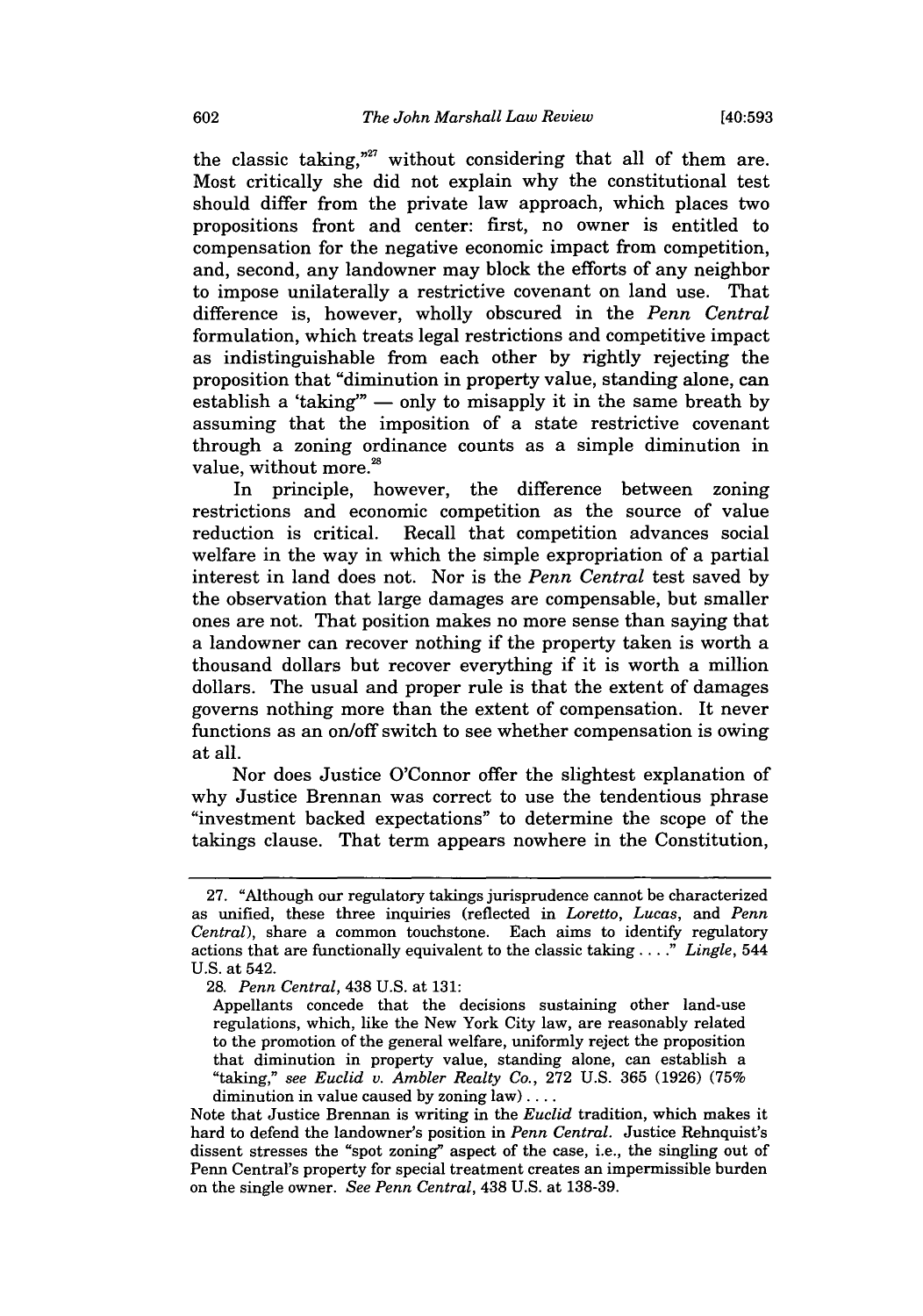and it evokes no clearly defined meaning. It surely cannot refer to the notion that property is unprotected if it is acquired by gift. Nor could it mean that the only property rights that are protected are those that have already been utilized. To the contrary, the function of property is to create security of title so that people do not have to build foolishly today in order to perfect their rights to develop the property tomorrow, which is what this unfortunate phrase seems to suggest. In the end, therefore, the *Penn Central* test was meant to convey the view that if the landowner could make effective use of his existing ground interest, then he had no right to use the air rights as well, because he could cover his costs of operation without being able to exploit the common law development rights.

Unfortunately, this position makes no more sense than allowing the state to take the north end of the land for free because the south end has been fully developed so that it covers the cost of acquisition for the whole. Justice Brennan's position has created immense difficulties in deciding what should be done when the air rights, as it were, went right down to the ground, so that no development could take place at all.<sup>29</sup> At this point, the landowner has no current viable use of property that covers initial costs, so that it is not possible to adopt without adjustment the *Penn Central* strategy of allowing current uses to continue while prohibiting new ones from taking place. In responding to this difficulty Justice O'Connor is happy to repeat the familiar bromide that "the owner's right to exclude others from entering and using her property [is] perhaps the most fundamental of all property interests."<sup>30</sup> Justice O'Connor seems aware that the "most fundamental" interest cannot be the only one,<sup>31</sup> for if it were, then the state could respect the landowner's right to exclude others on the one hand while excluding the landowner himself. Clearly any impoverished *definition* of private property that literally only encompassed the right to exclude should – an indeed does – flunk constitutional scrutiny. The takings protection is reduced to a hollow shell if the interests in entry, occupation, use, development and disposition are allowed unceremoniously to fall to the cutting room floor because somehow they do not rate as fundamental. Yet once these other rights are admitted back into the bundle, it is an utter mystery why they should be regarded as second-tier for constitutional purposes when they have equal dignity with the right to exclude as a matter of the private law.

Nor does the *Penn Central* test do better on its third element. The character of the government action refers to the undefended

<sup>29.</sup> *See, e.g.,* Lucas v. S.C. Coastal Council, 505 U.S. 1003 (1992).

<sup>30.</sup> *Lingle,* 544 U.S. at 539.

<sup>31.</sup> *See supra* note 27.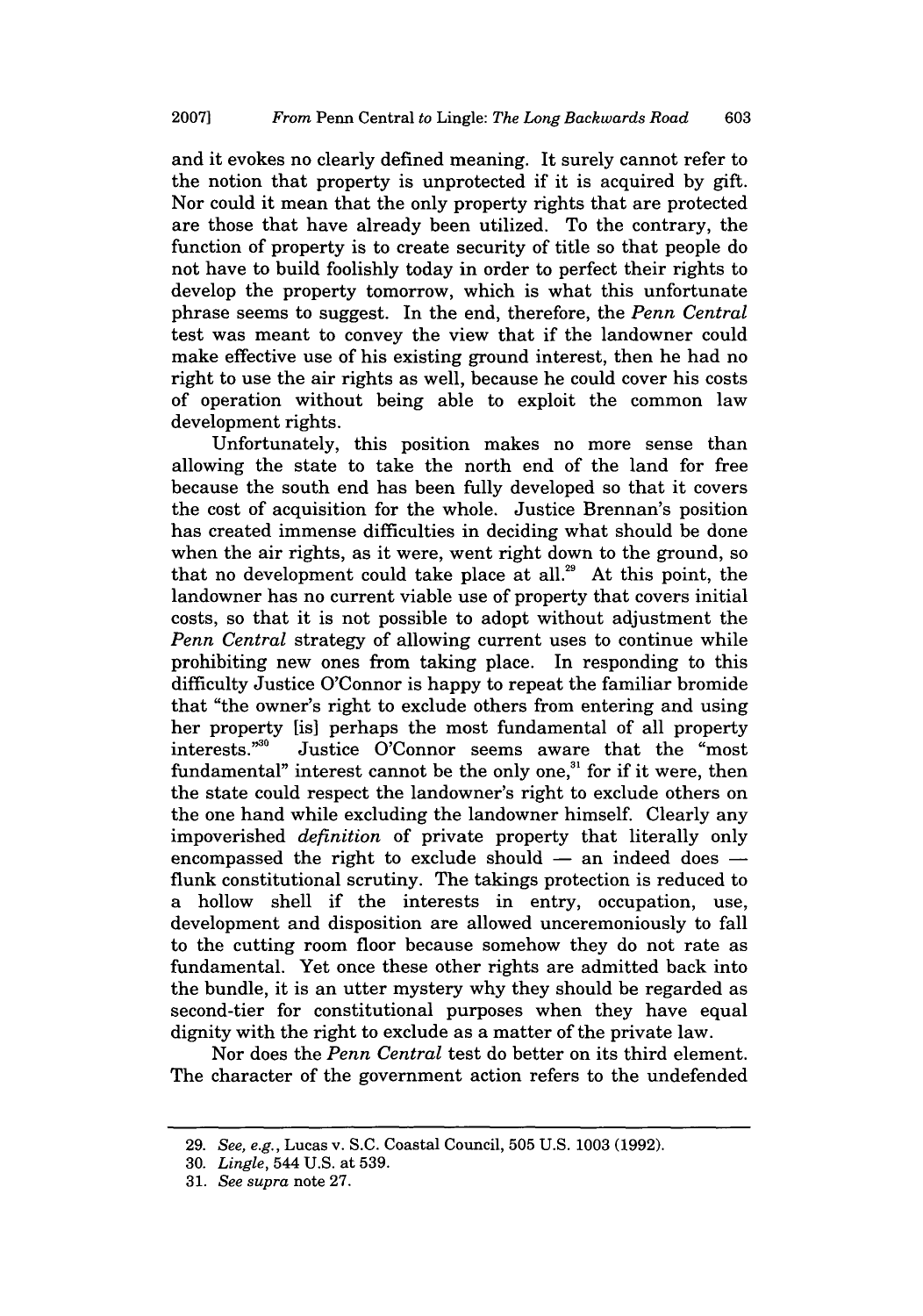categorical distinction between physical and regulatory takings, where the former are said to be governed by a near *per se* rule for compensation and the latter is subject to the very weak standards of rational basis review.<sup>32</sup> Justice O'Connor is of course right that physical dispossession by government should be strongly discouraged, but does not explain why that principle does not reach the air rights that were placed off limits in *Penn Central* or the lease renewal provisions in *Lingle,* which of course keep the landlord out of possession when the lease expires, and thus denies him the right to exclude in the future. And even if these various forms of occupation are not at issue, Justice O'Connor never explains why the restrictive covenant that the state unilaterally imposes is not a taking of the development or use rights inherent in land.

In the end, Justice O'Connor's merciless dissection of the incomplete *Agins* formula leads her to jump from the frying pan into the fire. At the conceptual level, under *Penn Central,* no one quite knows the definition of the parcel of rights that are protected by the Takings Clause. No one knows how much diminution in value is required before a landowner is entitled to compensation, and no one knows what kind of public justifications cut off the right to reparations. Dale Whitman confesses that he does not understand how this test works twenty-eight years after this formulation.<sup>33</sup> No one else who litigates these matters does either.

## V. PRIVATE PROPERTY VERSUS "CONSTITUTIONAL" PRIVATE **PROPERTY**

The impasse over Act 257 is neither unique nor ephemeral, for it exposes the enduring disjunction between the massive sophistication that private lawyers use to wring every ounce of value out of private property and the primitive tools that constitutional lawyers use to drain private property of its value and utility by removing from it the key attributes of use, development, and distribution.

The key to the success of the private law in this area is that lawyers know that unlocking the value from property often depends on the ability to break down the property rights in land (or indeed any other asset) into its constituent elements. Hence the initial owner who acquires private property by occupation has the undivided fee simple, which he is free to divide by time, by leases, by concurrent interests, through tenancies in common, by credit instruments, through mortgages, by physical divisions, as

<sup>32.</sup> *See, e.g.,* Loretto v. Teleprompter Manhattan CATV Corp., 458 U.S. 419 (1982) (affirming that permanent occupation by the government of physical property constitutes a taking).

<sup>33.</sup> Whitman, *supra* note 1, at 589.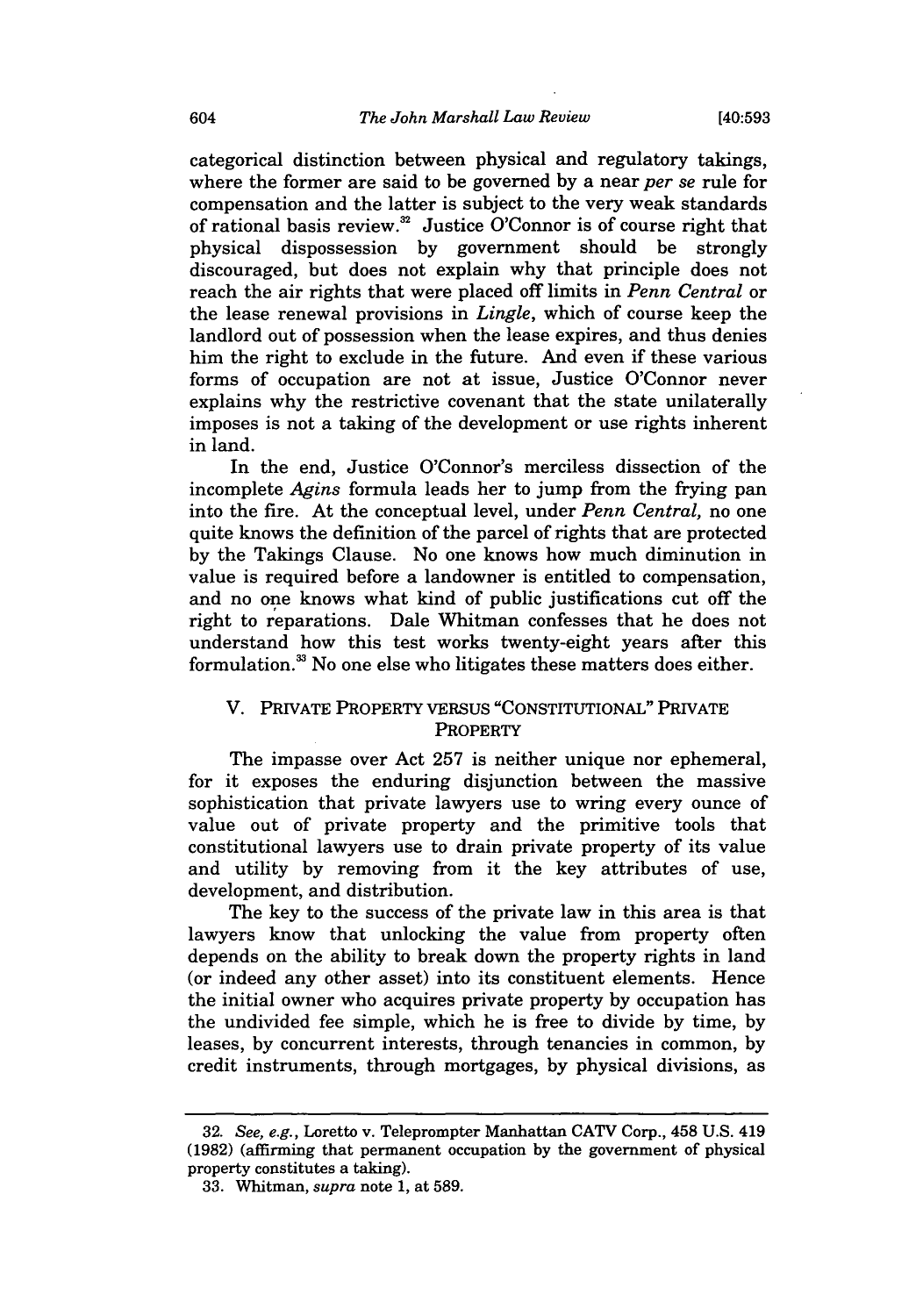through air and mineral rights, and through covenants and easements between neighbors. Those owners all follow the simple proposition that they will enter into any complex transaction of property rights if the gain from the subdivision of rights exceeds the transaction costs needed to bring those gains about. As those costs are reduced by more sophisticated contracting and registration, the state of a title assumes an ever more complex state in which the sum of the rights remains constant while the value of the rights in separate hands increases. A sensible constitutional law would track the private law so as to allow, each of these elements to be created. To the private lawyer, all property rights have equal dignity no matter how defined, so long as they derived from a single grant from the original owners. But our constitutional law holds exactly the opposite, such that fragmented interests, such as air rights or restrictive covenants, are subject to confiscation when separated from the original fee simple interest.

We can see this massive difference by looking at how private law treats restrictive covenants, which restrict the use of land owned by others, and easements, which allow entrance over land owned by others. The private law has worked long and hard to unify these two branches of law so that both easements and servitudes have become part of the larger law of servitudes.<sup>34</sup> Yet one look at Justice Scalia's decision in *Nollan v. California Coastal Commission35* shows just how far astray from this basic conception the Supreme Court has gone, even for Justices with some inclination for protecting property rights. There the Court ingeniously applied some version of the doctrine of unconstitutional conditions by holding that the state could not extract a lateral easement over the front of Nollan's land by threatening to withhold the permit to build. $36$  It only had to reach that position because it was caught in the intellectual vice of *Euclid,* which had led all members of the present Supreme Court to take the position that easements are property because they're possessory, but restrictive covenants are not (really) property because they are only rights that restrict the use that others make of their own land. Once these restrictive covenants in the form of zoning laws are taken out from underneath the entire protection of

<sup>34.</sup> *See* RESTATEMENT (THIRD) OF PROPERTY: SERVITUDES § 1.1 (2000) (classifying easements as servitudes); Susan F. French, *Toward a Modern Law of Servitudes: Reweaving the Ancient Strands,* 55 S. CAL. L. REV. 1261 (1982) (grouping easements, real covenants, and equitable servitudes into one category collectively called "servitudes"). My earlier writings on this point are Richard A. Epstein, *Covenants and Constitutions,* 73 CORNELL L. REV. 906 (1988), and Richard A. Epstein, *Notice and Freedom of Contract in the Law of Servitudes,* 55 **S.** CAL. L. REV. 1353 (1982).

<sup>35. 483</sup> U.S. 825 (1987).

<sup>36.</sup> *Id.* at 837.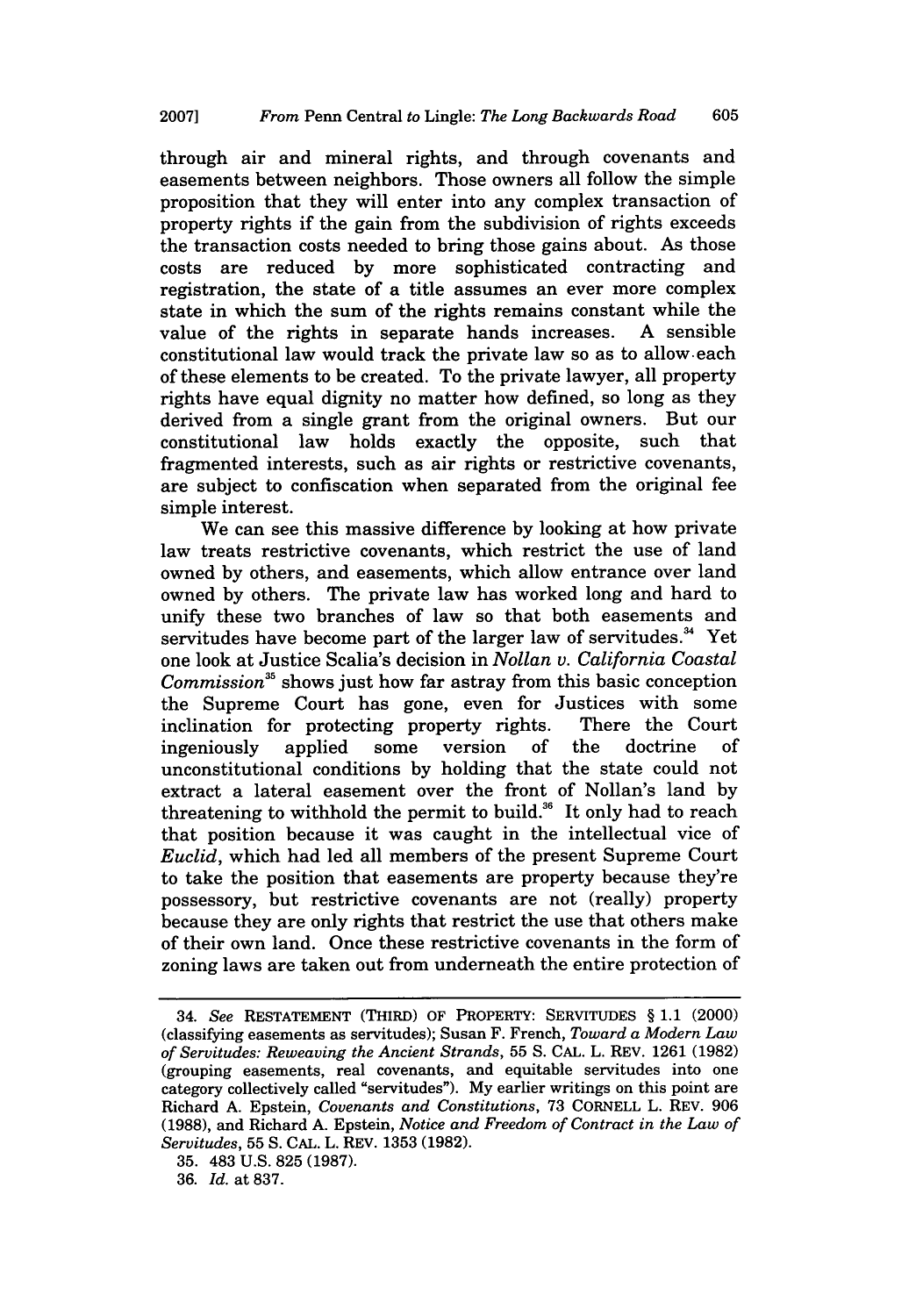property, the question of whether they live or die in any individual cases is subject to huge and pointless political struggles.

Thus with easements, the Supreme Court follows the rules that on matters of valuation, which holds "the more you take, the more you pay." Given that basic direction, the law of takings is *never* concerned with how much of the original bundle of rights remains after the government has taken its sticks. It only asks what sticks were taken. So if you have 100 acres and the government takes 60, it pays you for the 60 and you get to keep the 40. The fine points come into play because in different settings the 40 acres that remain could be worth either more or less than 40% of value. But once the discussion turns to covenants, then this rule is junked. No longer does the government face a legal regime that requires it to pay more when it takes more. That approach is too simple. Instead the Supreme Court tries to establish some permissible *ratio* between what is taken and what is left over. Of course it does not tell us what number tips that balance. All we know is that some major restrictions may be imposed with impunity, so that the dominant incentive on local governments is to stop just short of that imaginary line in the sand when it restricts land use. Accordingly, the law raises this huge discontinuity. Let local government put a little restriction on land, and it pays nothing; restrict a little more, and it still pays nothing. Perhaps the same technique applies several times. Then the local government reaches that magic point, and once it gets up there, Bingo! It pays for everything. Well, every single land use lawyer knows this drill, and none of them like to lose at Bingo. So what they do is put in place as much regulation as they can, so long as their pay out obligation is zero. But occasionally they overreach, which is why this game often ends in high stakes litigation.

### **CONCLUSION**

The moral is clear. The right results depend on the right starting point. Until the Justices of the Supreme Court recognize that private law conceptions of private property ought to inform the constitutional analysis, they will never get the analysis right. Justice Brennan's magic system of property rights in *Penn Central* was just the wrong place to begin. Occasionally there's a glimmer of recognition, as in the *Nollan* case, which sought to place some limitations on the state's ability to impose hard choices on landowners. But in general, the decision of the Supreme Court to embrace "ad hoc" determinations of takings law has a predictable result: it makes a mess out of an area of law that is amenable to great precision. It is surely time to start over. The Supreme Court made a small step forward when it rejected the *Agins* test which asked whether regulations substantially advanced a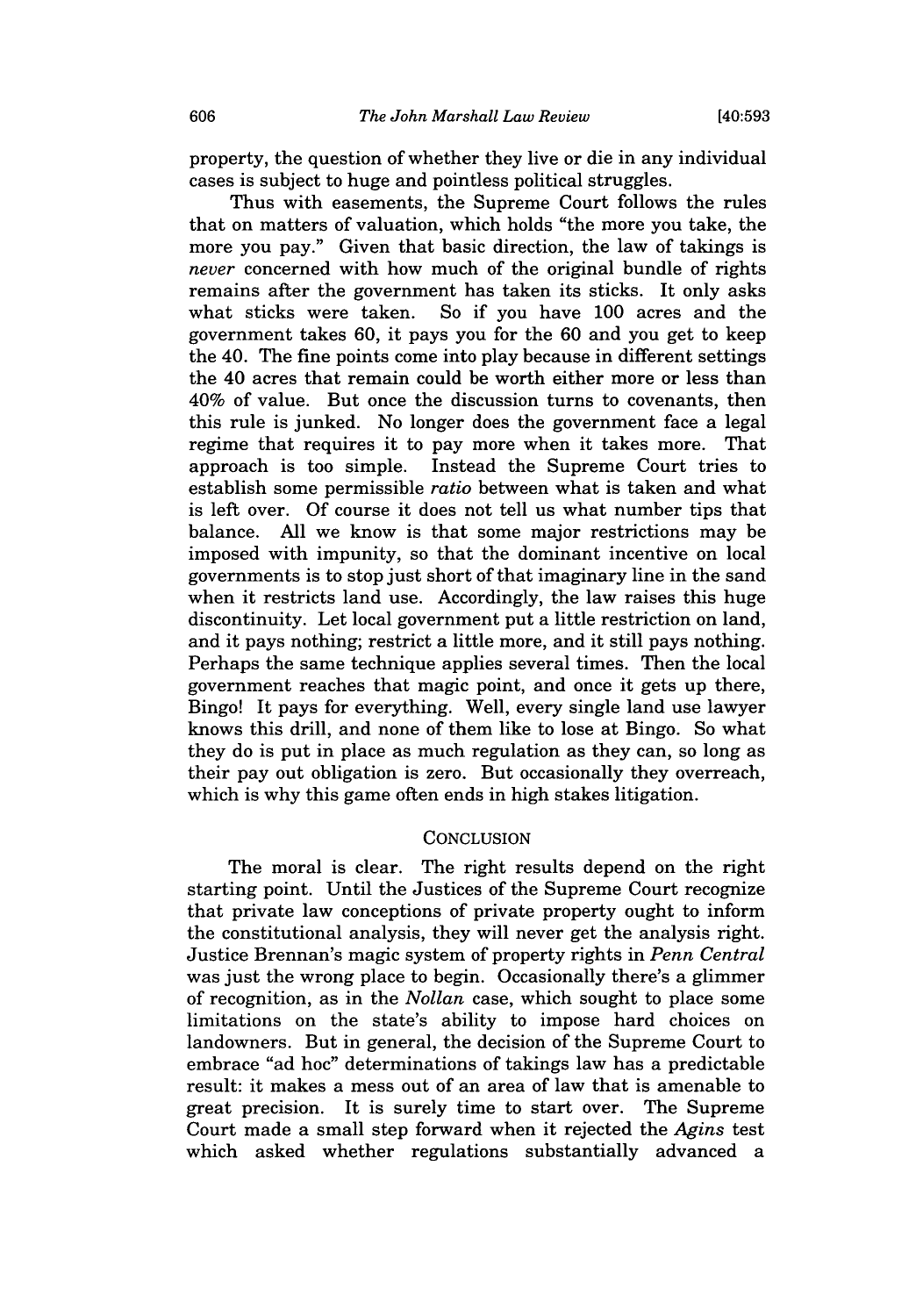legitimate state interest. But it took a giant backwards when it reaffirmed the confused and mischievous *Penn Central* standard.